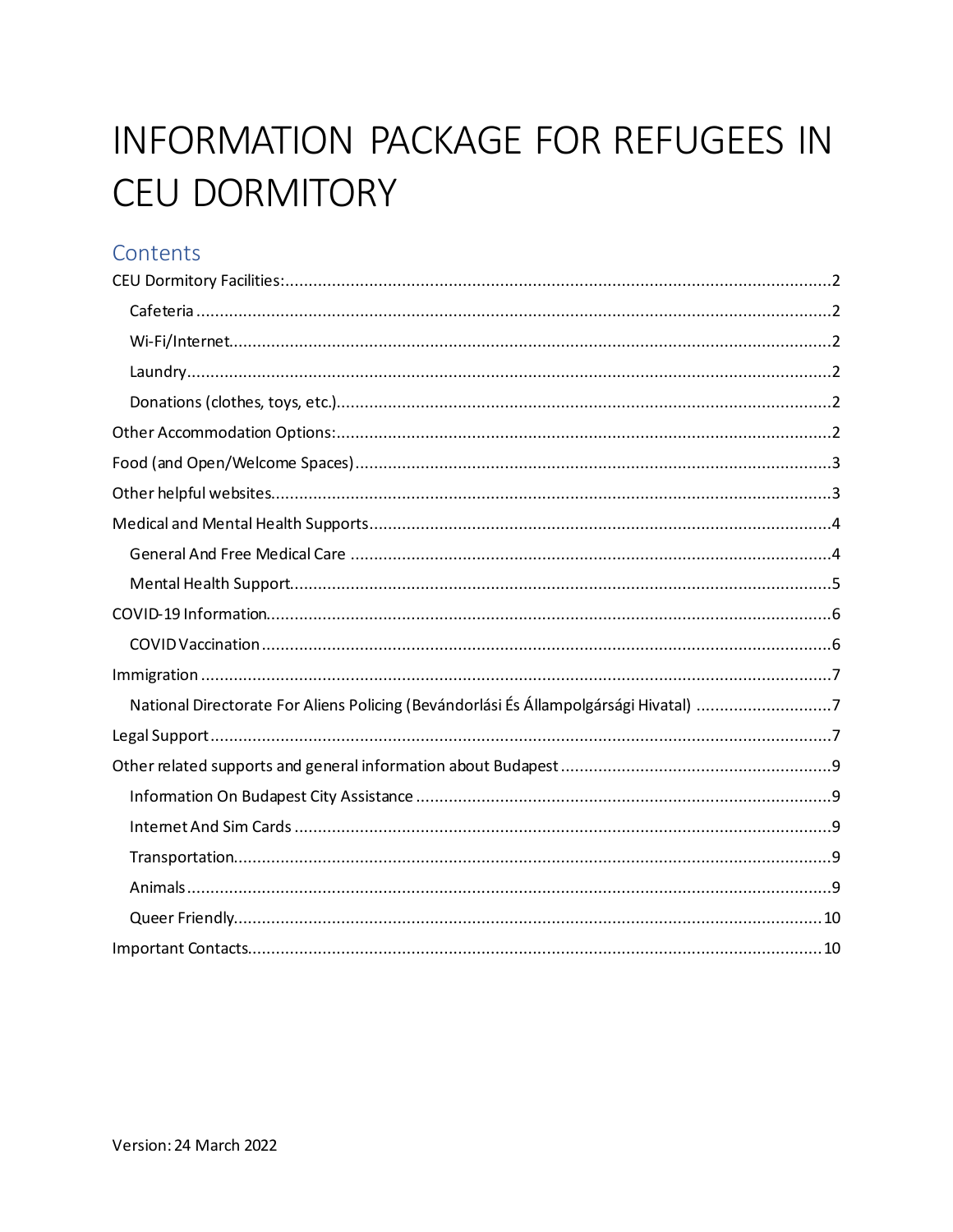# <span id="page-1-0"></span>CEU Dormitory Facilities:

#### <span id="page-1-1"></span>Cafeteria

Cafeteria opening hours:

7:00 a.m.—10:00 a.m. 11:30 a.m.—3:00 p.m. 6:00 p.m.—9:00 p.m.

#### <span id="page-1-2"></span>Wi-Fi/Internet

**Username:** CEU External and Event **Password:** newHOME2022

#### <span id="page-1-3"></span>Laundry

Free tokens are available for the laundry. Laundry is in the basement, there are washing and drying machines

#### <span id="page-1-4"></span>Donations (clothes, toys, etc.)

Anything can be picked up at the drop off point in the CEU dorm. Collected items are available in the CEU Dormitory. Please check with reception.

Further information regarding rules and regulations of the dormitory: <https://residencecenter.ceu.edu/rules-and-regulations>

## <span id="page-1-5"></span>Other Accommodation Options:

- <https://www.host4ukraine.com/>
- <https://www.ukrainetakeshelter.com/> <https://shelter4ua.com/ua>
- <https://www.supportukraine.hu/uk/szallasok-listaja/#szallassegelyszervezetek>
- [https://shelterukr.com/](https://l.facebook.com/l.php?u=https%3A%2F%2Fshelterukr.com%2F%3Ffbclid%3DIwAR15YXNupbBZnhn_ZSGKha5f6dFqTo9NQ9_7miChM5AgzLA8_emKHF6sGs8&h=AT0op5JioqG5eCNM7rCdET9wvCaiXHnaTfnfmeUm3f9V4_2E1eEv4mxIIJQxqwk0Ao2iox3n0vek5fkNpp2jk-eYMKZ9CGUW4zwMmS08dp8k0Lu02BR33YZ9rKzfiFWyN_i77ks&__tn__=-UK-R&c%5b0%5d=AT0WXfyhqQqvXZL4TrI6JqxxHiztQveuOw1aPnTc2-tT9fJVxFJl7yBw9_jenz4z-TRh4E2anqUBthRMsWAJyHPymW--W5qbUzuca0c0wrcFIVCbetazDnRzOJFsuRK3f0DeGaeBYh96r3j6aZKY7DacFMuQ)
- [https://www.eu4ua.org/](https://www.eu4ua.org/?fbclid=IwAR2t61TN74Vm-BBu856lSnKeq0WPq6EfQbTtZiMkcyYtutiZKUS-kgPeX20)
- [https://maltai.hu](https://maltai.hu/)
- [https://szallas.hu](https://szallas.hu/)
- [https://hospitality-helps.org](https://hospitality-helps.org/)
- [https://hwhelp.hostelworldgroup.com](https://hwhelp.hostelworldgroup.com/)
- Open houses for Ukrainians in Budapest <https://m.facebook.com/groups/1279120059240703/?ref=share>
- Accommodation, Help & Shelter for Ukraine: <https://www.facebook.com/groups/699929631375624>
- Hotel accommodation[: https://www.instagram.com/p/Ca9L\\_lisW-6/?utm\\_medium=copy\\_link](https://www.instagram.com/p/Ca9L_lisW-6/?utm_medium=copy_link)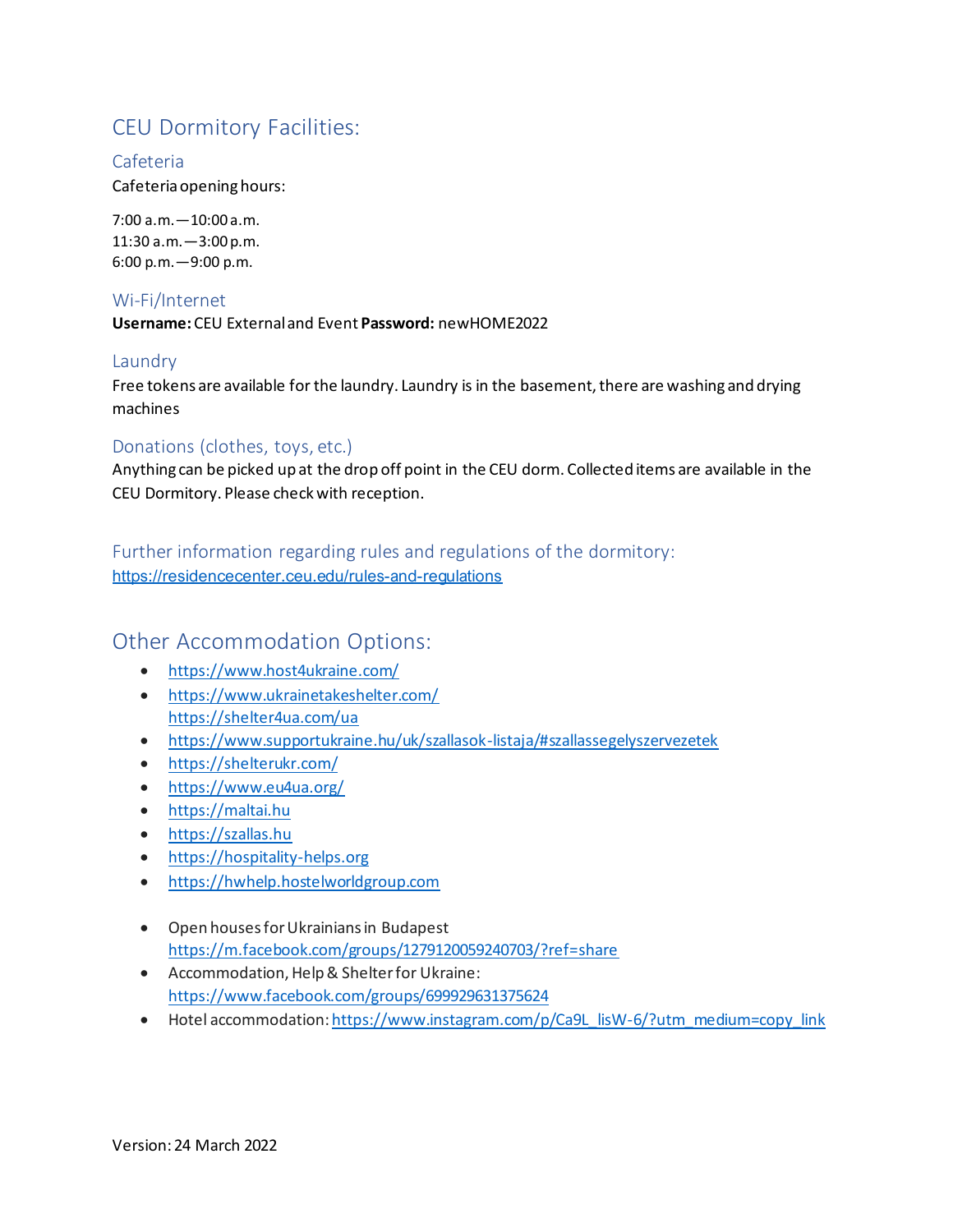# <span id="page-2-0"></span>Food (and Open/Welcome Spaces)

- Sandwich Bar István utca 27, district 7th, 1078 Budapest; opening hours 10.00am 08.00pm (everyday)[: https://www.facebook.com/szendvicsbar.27/](https://www.facebook.com/szendvicsbar.27/)
- The Workshop Paulay Ede utca 16, 1061 Budapest; opening hours 09.00am 05.00pm (Mon-Sat)[: https://www.facebook.com/theworkshop.budapest](https://www.facebook.com/theworkshop.budapest)

## <span id="page-2-1"></span>Other helpful websites

Multiple Help resources[: https://www.ukrainehelp.hu/](https://www.ukrainehelp.hu/)

Legal Aid[: https://ukrainelegalaid.org/](https://ukrainelegalaid.org/)

Academic Opportunities/ Jobs[: https://scienceforukraine.eu/](https://scienceforukraine.eu/)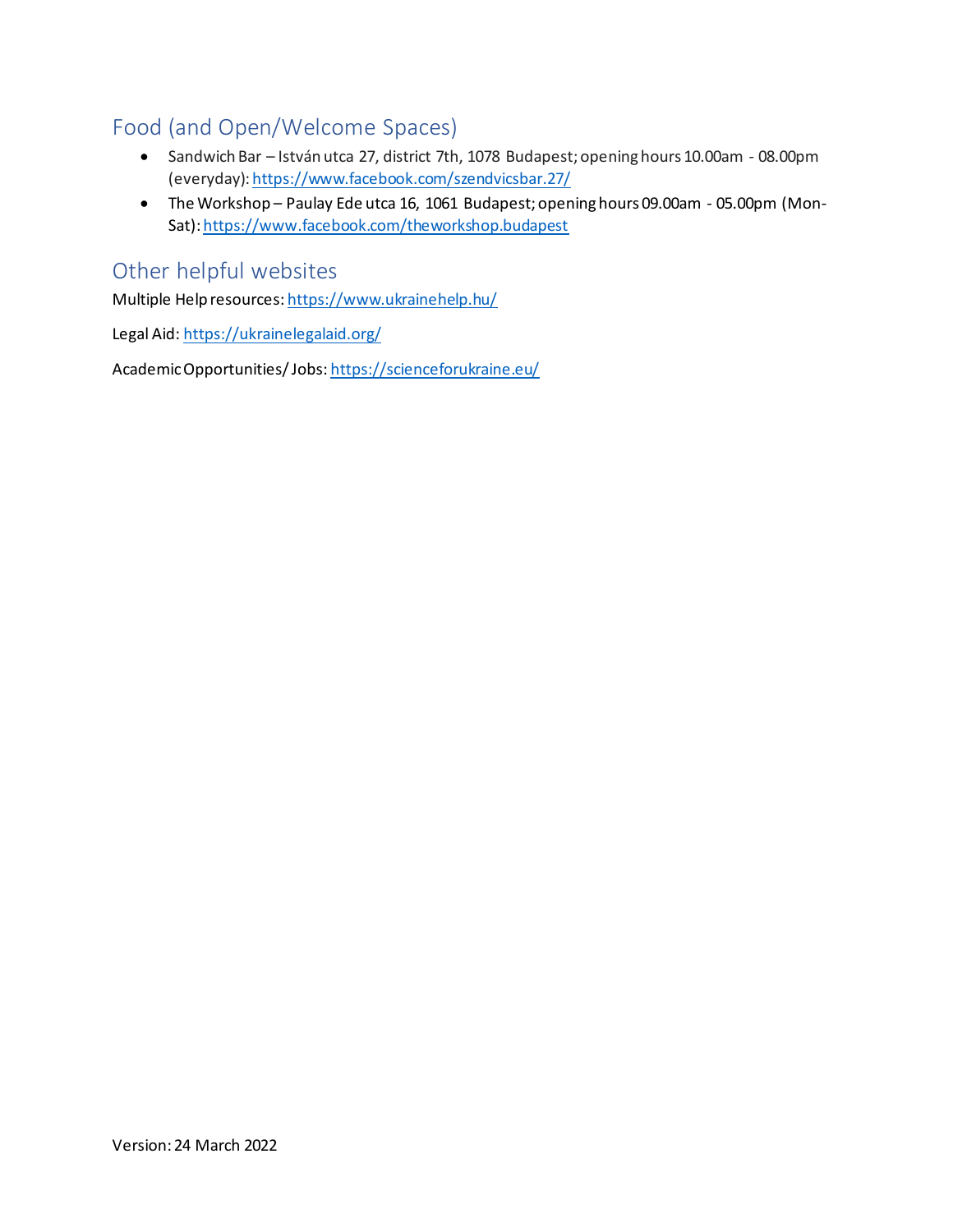# <span id="page-3-0"></span>Medical and Mental Health Supports

Ukrainian nationals are entitled to free acute and emergency care in Hungary from healthcare providers contracted with the social security system. This opportunity exists with domestic general practitioners, specialized clinics, hospitals – upon presentation of a passport.'

#### <span id="page-3-1"></span>General And Free Medical Care

GP-s are informed by the authority (NEAK): how to manage financially (for free) refugee families/patients.

| <b>Clinic</b>                        | <b>Address</b>                 | <b>Phone Number</b> | <b>Opening</b><br><b>Hours</b> | <b>Details</b>                                                                                                                                                                                                                                                                                                                                                                                                                                                                                                                                                                                                                                                                                                                        |
|--------------------------------------|--------------------------------|---------------------|--------------------------------|---------------------------------------------------------------------------------------------------------------------------------------------------------------------------------------------------------------------------------------------------------------------------------------------------------------------------------------------------------------------------------------------------------------------------------------------------------------------------------------------------------------------------------------------------------------------------------------------------------------------------------------------------------------------------------------------------------------------------------------|
| <b>VII. District Clinic</b>          | Dob utca 86.<br>(1073)         | +3613210358         | 24/7                           | For outpatient care and<br>prescriptions                                                                                                                                                                                                                                                                                                                                                                                                                                                                                                                                                                                                                                                                                              |
| <b>Duna Medical</b><br><b>Center</b> | Lechner Ödön<br>fasor 9 (1095) | +36706980696        | 08:00-20:00                    | Provides free<br>outpatient medical<br>care to citizens in need<br>who have fled the war<br>in Ukraine.<br>Internal medicine for<br>people with general<br>health complaints is<br>provided on working<br>days between 08:00<br>and 20:00.<br>In case of pregnancy-<br>related complaints and<br>urgent gynaecological<br>problems, they provide<br>care for displaced<br>refugees in difficult<br>situations 24 hours a<br>day, 7 days a week, in<br>the emergency unit of<br>the maternity centre.<br>To access these<br>services, call<br>+36706980696<br>Passport is needed and<br>a Ukrainian document is<br>needed (student card,<br>residence permit, etc.)<br>They will provide an<br>interpreter during the<br>medical care. |
|                                      |                                |                     |                                |                                                                                                                                                                                                                                                                                                                                                                                                                                                                                                                                                                                                                                                                                                                                       |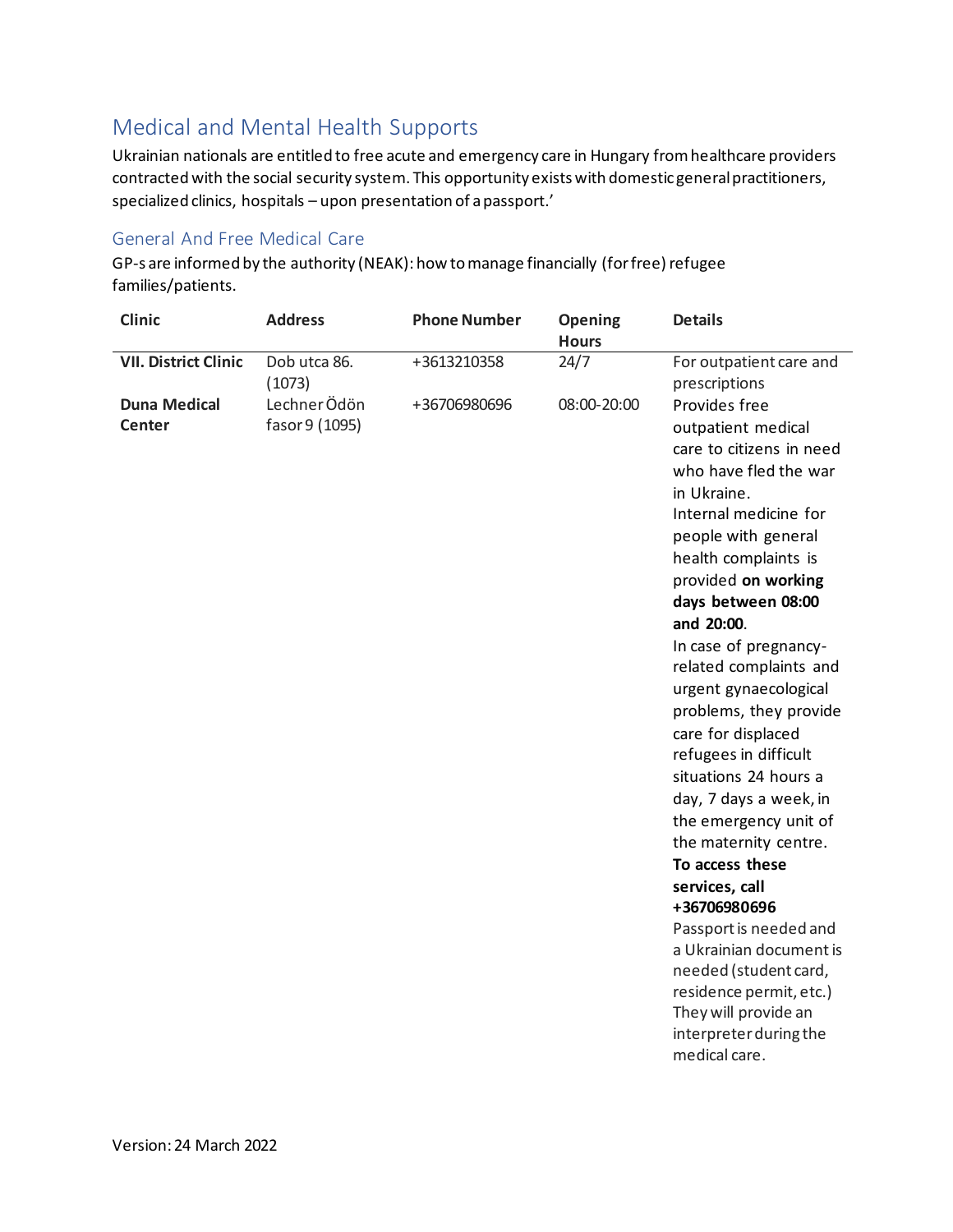| <b>Semmelweis</b><br><b>University</b><br>emergency Room | Üllői út 78a (1082)                                                   | +36206662038                                                              | 24/7                                                          |                                                                                       |
|----------------------------------------------------------|-----------------------------------------------------------------------|---------------------------------------------------------------------------|---------------------------------------------------------------|---------------------------------------------------------------------------------------|
| <b>Bethesda</b><br>Children's<br><b>Hospital</b>         | Ilka utca 57. (1143)                                                  | +3614222767                                                               | 24/7                                                          | Dr. Baligh Éva offers<br>medical check-ups and<br>prescriptions for those<br>under 18 |
| Felnőtt orvosi<br>ügyelet X. kerület                     | Pongrácz u. 19<br>(1101)                                              | +3612615834                                                               | n/a                                                           |                                                                                       |
| Dr. Kóczián Béla<br>(GP)                                 | n/a                                                                   | +3612628295 or<br>+36708857161<br>Email:<br>dr.koczian.bela@g<br>mail.com | n/a                                                           |                                                                                       |
| Dr. Bukovinszky<br>Éva<br>(Paediatrician)                | Kerepesi úti<br>gyermekorvosi<br>rendelő<br>Kerepesi út 67.<br>(1106) | +3612612177                                                               | Different for<br>each day<br>(closed on<br>Friday-<br>Sunday) |                                                                                       |

## <span id="page-4-0"></span>Mental Health Support

| <b>Organization/Persons</b>          | Contact                                                                                            | <b>Details</b>                                                                                                                                                                           |
|--------------------------------------|----------------------------------------------------------------------------------------------------|------------------------------------------------------------------------------------------------------------------------------------------------------------------------------------------|
| <b>Next Step Hungary Association</b> | wellbeing@nextstepeu.org                                                                           | The association offers free<br>mental health support in English                                                                                                                          |
| Pszi. Point                          | https://www.facebook.com/nex<br>t.step.hungary/<br>https://pszi.hu/ukrajnai-<br>menekultek-probono | Hungarian psychologists provide<br>free psychological help for<br>refugees fleeing Ukraine<br>(languages: english, ukrainian,<br>russian, italian, spanish,                              |
| Sabrina Mahmood, PhD                 | +36205041441 (WhatsApp)                                                                            | german, romanian)<br>Scholar of clinical psychology,<br>ELTE, Hungary, and certified<br>trauma therapist from Trauma-<br>Aid HAP Switzerland, Offers a<br>free psychological assistance. |
| <b>Budapest Pride</b>                | https://budapestpride.com/ne<br>ws/info-for-lgbtq-refugees-<br>coming-to-hungary                   | free pro-LGBT+ psychological<br>counselling and support                                                                                                                                  |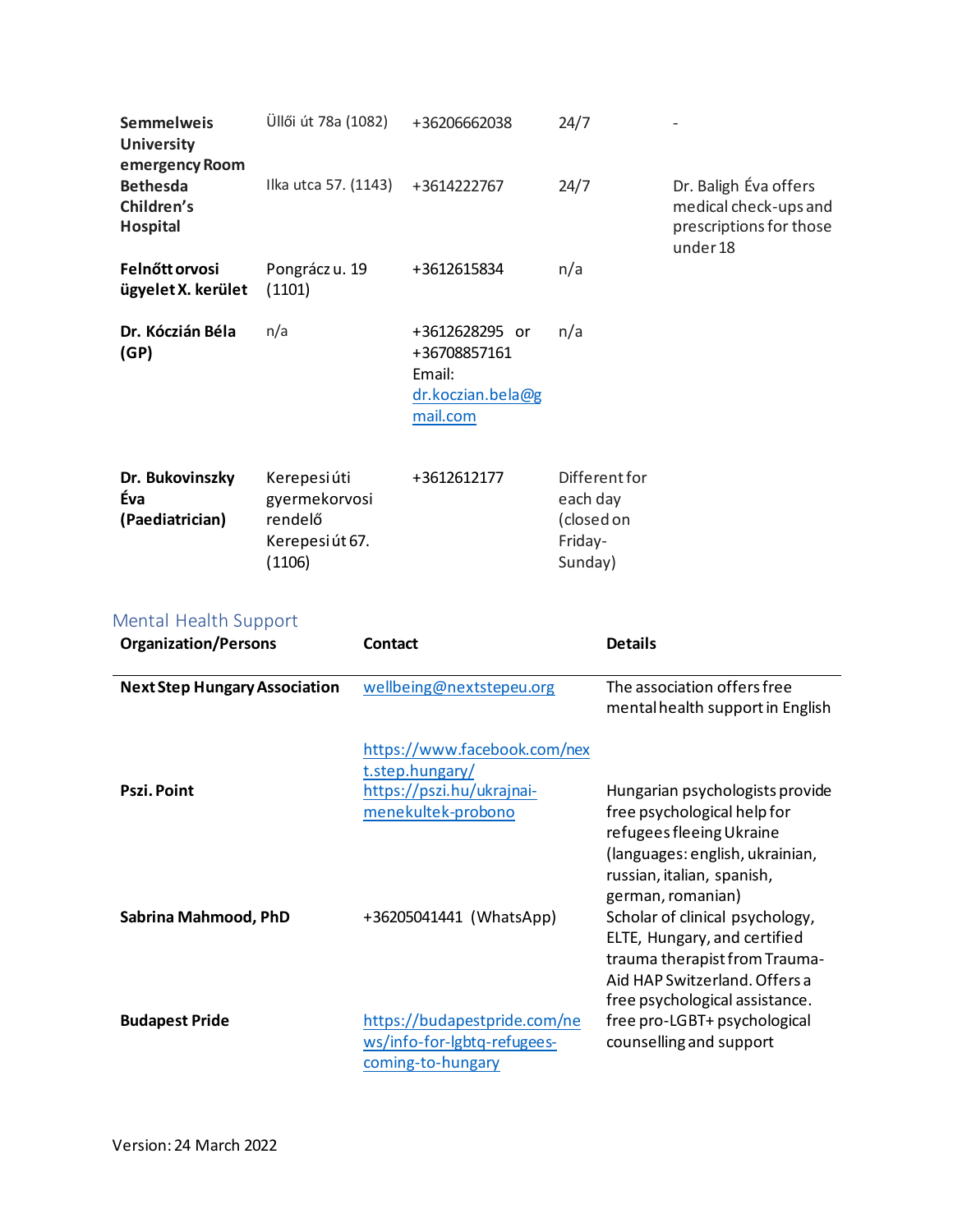**Semmelweis University Department of Psychiatry and Psychotherapy**

Balassa utca 6. (1083) +3612100330 - extension: 51243

Psychiatric prescriptions and consultations

## <span id="page-5-0"></span>COVID-19 Information

As of March 7, mask requirements have been lifted in Budapest public transportation and closed spaces. BUT we recommend you to still wear masks if you feel unsafe or if you want to take ex tra precautions and protect your colleagues.

You can find latest updates about it here - <https://koronavirus.gov.hu/>

## <span id="page-5-1"></span>COVID Vaccination

#### **We STRONGLY encourage you to get vaccinated.**

You can register on the following [page](https://vakcinainfo.gov.hu/): No TAJ number is required for the registration. Please note that everyone has to register for the vaccine individually, as there is no option for central appointment booking organized by the institution. Once you have registered on the site, please be patient. Additional information on the next steps is expected over time via email or phone.

**OTHERWISE**, during vaccination campaign (every Thursday, Friday, and Saturday), you can take vaccination (first dose, second dose, and booster dose) at nearest vaccination points without prior appointment –just walk-in and there will be on-site registration. There are still five vaccines to choose at the vaccination points.

For further information about March vaccination campaign, please check: [https://vakcinainfo.gov.hu/hirek/marciusban-is-minden-csutortokon-penteken-es-szombaton-oltasi](https://vakcinainfo.gov.hu/hirek/marciusban-is-minden-csutortokon-penteken-es-szombaton-oltasi-akcio)[akcio](https://vakcinainfo.gov.hu/hirek/marciusban-is-minden-csutortokon-penteken-es-szombaton-oltasi-akcio) **AND** the list of vaccination points can be found here: [https://koronavirus.gov.hu/sites/default/files/sites/default/files/imce/oltasi\\_akcionapok\\_oltopontjainak](https://koronavirus.gov.hu/sites/default/files/sites/default/files/imce/oltasi_akcionapok_oltopontjainak_listaja_2022.xlsx) listaja 2022.xlsx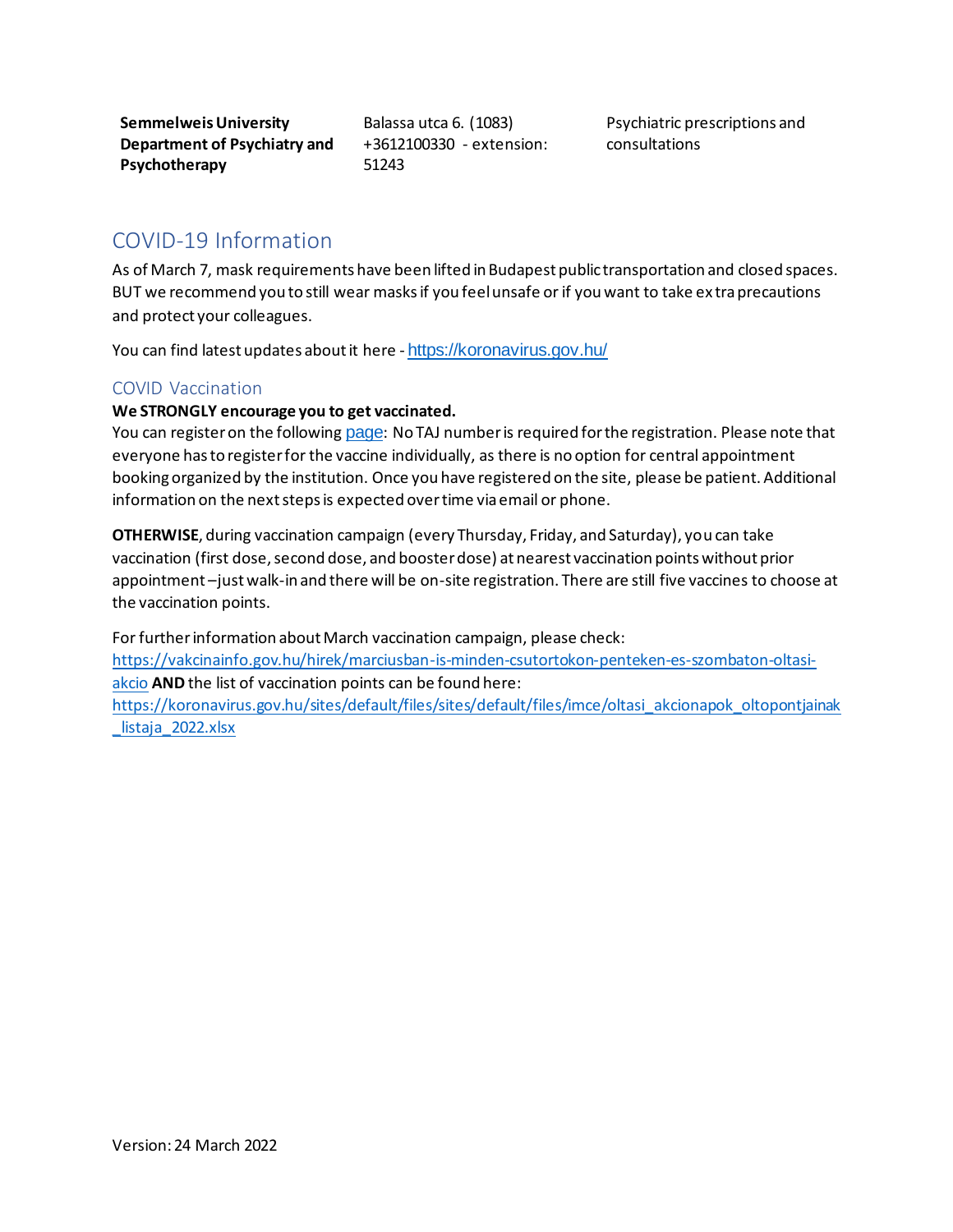## <span id="page-6-0"></span>Immigration

## <span id="page-6-1"></span>National Directorate For Aliens Policing (Bevándorlási És Állampolgársági Hivatal)

People can apply to temporary protection. The latest news on their website is that people can apply for temporary protection in Hungary here:

Address: 131 Harmat utca, Budapest 1108

Opening hours: every day from 8.00 a.m. to 4.00 p.m.

Detailed information in English [here](http://oif.gov.hu/index.php?option=com_k2&view=item&id=1757:information&lang=en).

Extra information if you go to the office: Don't forget to bring all your documents with you, passport, student ID, etc. This would be a good opportunity to ask questions, if you have them, about immigration. Be prepared to spend AT LEAST two hours there, so make sure to charge your phone beforehand, bring earphones, a book, and a light snack and water.

#### **Masks are MANDATORY**

## <span id="page-6-2"></span>Legal Support

For further information legal advice regarding migration or other topics, please contact:

| Organization<br><b>National Directorate</b><br><b>General for Aliens</b><br>Policing                                                                                                                                                           | Website<br>http://www.b<br>mbah.hu/inde<br>x.php?lang=en | Contact<br>Call Center: +361<br>463 9292 (Mo-<br>Thu: 8.00-16.00,<br>Friday: 8.00-<br>13.30 | <b>Address</b><br>Budafoki út 60.<br>(1117) | <b>Useful Links</b>                                                                                                                                                                           |
|------------------------------------------------------------------------------------------------------------------------------------------------------------------------------------------------------------------------------------------------|----------------------------------------------------------|---------------------------------------------------------------------------------------------|---------------------------------------------|-----------------------------------------------------------------------------------------------------------------------------------------------------------------------------------------------|
| Helsinki Bizottság<br>It is recommended<br>you contact the<br>organization before<br>applying to any kind<br>of status because<br>they are expert on<br>the subject. They can<br>help people to decide<br>to which status they<br>should apply | https://helsink<br>i.hu/en/                              | +361 321 4323<br>(Monday/Thursda<br>y 10.00-18.00,<br>Tuesday 10.00-<br>17.00)              | Dohány utca 20.<br>II/9. (1074)             | Information/reso<br>urces - Document<br>for Ukraine<br>https://helsinki.h<br>$u/wp-$<br>content/uploads/<br>2022/02/Hungaria<br>Helsinki Comitt<br>ee Ukraine Guid<br>e 2022 02 25 E<br>N.pdf |
| (temporary<br>protection, asylum)<br>according to their<br>situation.                                                                                                                                                                          |                                                          |                                                                                             |                                             | General info for<br>refugees and<br>migrants<br>https://helsinki.h<br>u/en/howcanweh<br>elp/refugee-and-<br>migrant-rights/                                                                   |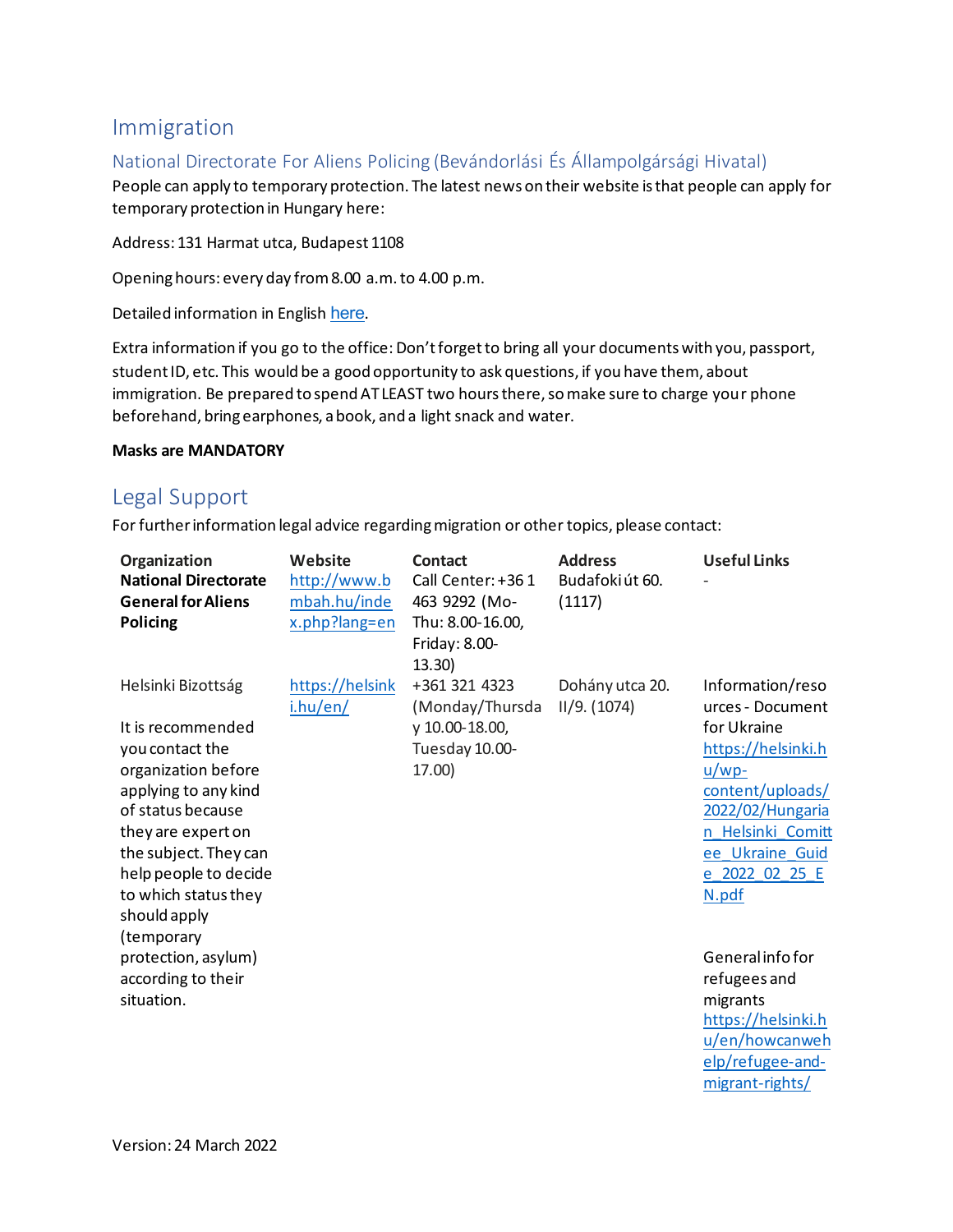Menedék Hungarian Association for Migrants On Menedék website, there is a short English/Hungarian/U krainian summary about what can the refugees from Ukraine do, if they plan to stay in Hungary. Menedék works with people, who already received temporary protection status, but you can contact them, and they can give you information how to start the application process. They speak English and Hungarian, but if it is needed, they can get a Ukrainan translator. [https://mened](https://menedek.hu/en) [ek.hu/en](https://menedek.hu/en)

**UNHCR** [https://www.u](https://www.unhcr.org/)

[nhcr.org/](https://www.unhcr.org/)

+36 1 336 3060 [hunbu@unhcr.org](mailto:hunbu@unhcr.org) (1133)

+3613221502 Email:

[dek.hu](mailto:menedek@menedek.hu)

[menedek@mene](mailto:menedek@menedek.hu)

Ipoly utca 5b/c/d

Version: 24 March 2022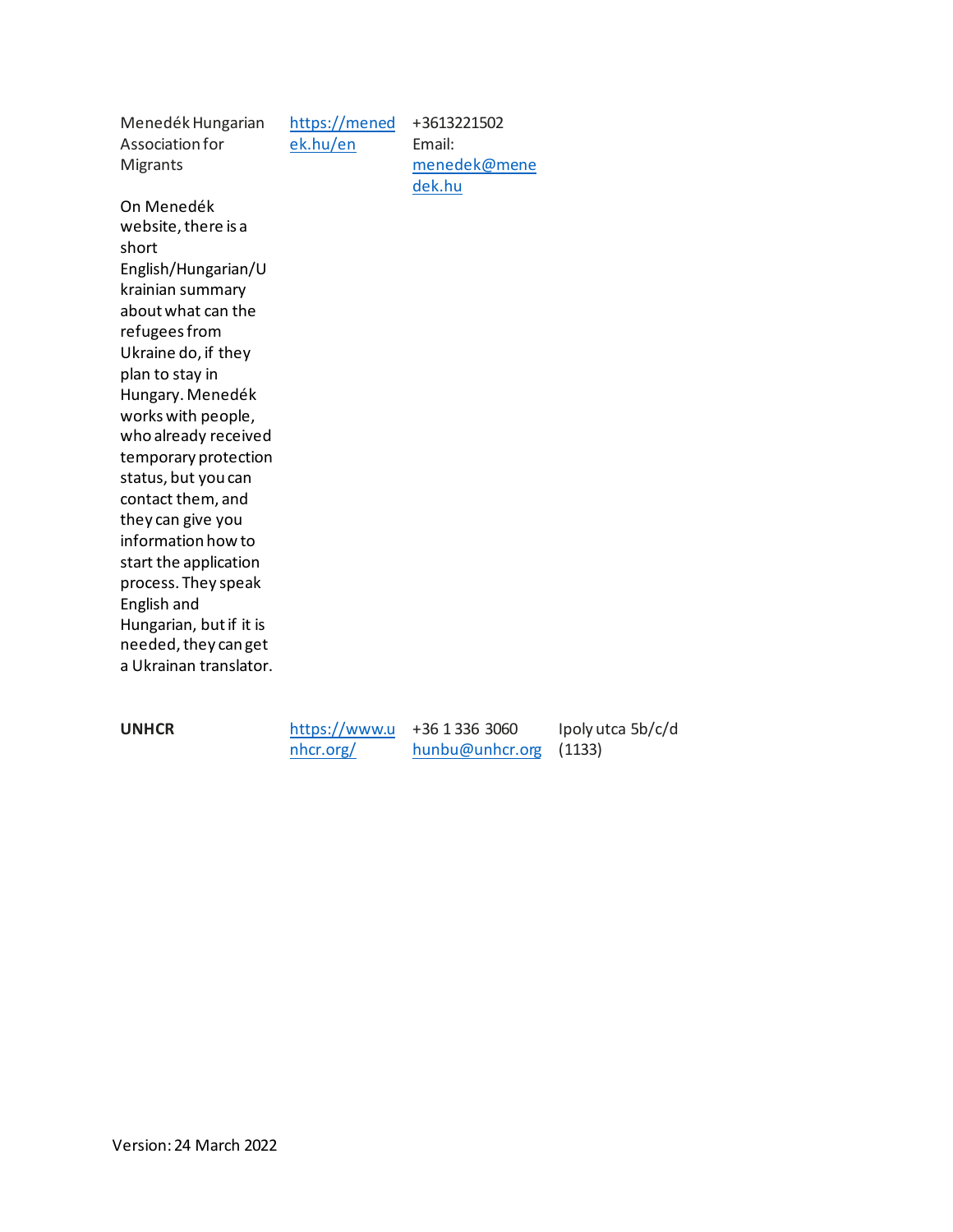# <span id="page-8-0"></span>Other related supports and general information about Budapest

## <span id="page-8-1"></span>Information On Budapest City Assistance

Municipality of Budapest site with information for Ukrainian refugees (Ukrainian, English & Hungarian)[: https://help.budapest.hu/en/](https://l.facebook.com/l.php?u=https%3A%2F%2Fhelp.budapest.hu%2Fen%2F%3Ffbclid%3DIwAR1dISqELR8yRabVzuczGMr3c8692zkAyns6vZIga3KlnsrPONY8Kn6A-sQ&h=AT0-9neAyr-AYg5-4rF-VBgggPqYoaxSfrYUxwZ_jUSrO2y_eGlsc_7QrTZksuq0jswXfRgZKQ4-YAQwxKL5buLs5HdXfN42L4QzUMyFHlwCuaFueDwtcngUtECUtk73ZQ&__tn__=-UK-R&c%5b0%5d=AT2DyQnuKeh0p16-IJpQR18T57jknEoSCxUKgyAa1Zb0xGuCYbWklpMBkoZonycacnVAA-OvJ4gXCbv_IQIYm-XgT7YLeoj-U-E1w2wxKJrfEe12gDClh38MFiQ75tUzvX42LnSe7hiUq9Z_Vao7zHo8zdkMVqSwp17pkKXU3xTPht6cZmedDCm9MxNfAEYPV2VLGq4j4u1S7vDV)

#### <span id="page-8-2"></span>Internet And Sim Cards

• Yettel [offers free sim cards](https://www.yettel.hu/sajto/kozlemeny/tobb-mint-40-ezer-feltoltott-sim-kartyat-1300-mobiltelefont-wifi-hotspotokat-es-egyeb-kommunikacios-eszkozoket-ajanl-fel-a-yettel-az-ukrajnabol-menekult-emberek-megsegitesere) where you can get at two locations: (Need to show all your documents)

> Arena Mall Kerepesi út 9, 1087. Opening hours: 10am-9pm (Mon-Sat); 10am-7pm (Sun)

Westend Shopping Mall Váci ut. 1-3. Opening hours: 8am-10pm

• Telekom – information regarding Ukraine: [https://www.telekom.hu/rolunk/sajtoszoba/sajtokozlemenyek/2022/marcius\\_3\\_1](https://www.telekom.hu/rolunk/sajtoszoba/sajtokozlemenyek/2022/marcius_3_1)

#### <span id="page-8-3"></span>**Transportation**

From March 4 to April 15, public transport in Budapest is free for Ukrainian refugees if they show any document that they arrived from Ukraine: [https://bkk.hu/utazasi-informaciok/kozossegi](https://bkk.hu/utazasi-informaciok/kozossegi-kozlekedes/ukrajna/)[kozlekedes/ukrajna/.](https://bkk.hu/utazasi-informaciok/kozossegi-kozlekedes/ukrajna/)

Free train in Hungary from Keleti: [https://bkk.hu/utazasi-informaciok/kozossegi-kozlekedes/ukrajna/.](https://bkk.hu/utazasi-informaciok/kozossegi-kozlekedes/ukrajna/)

There are two international train stations in Budapest: Keleti and Nyugati -there are volunteer checkpoints with help and information at both sites offered by NGOs.

Website for Hungarian railways: <https://www.mavcsoport.hu/en>.

From border to accommodation, from accommodation to border free of charge <https://www.facebook.com/groups/705697020674427/>

#### <span id="page-8-4"></span>Animals

Allowing entry without an animal health certificate, microchip, rabies vaccine, or passport. Form to be filled after entering Hungary, direct download of the form **[HERE](https://portal.nebih.gov.hu/documents/10182/51531346/Regisztracio+-+Ukrajna+-+Hun_Ukr.docx/bc62de2d-3a0d-592c-4afc-50fed42a2066?t=1645775725087)**. Hungarian authorities will also provide rabies vaccination and microchipping to dogs, cats and ferrets entering with refugees. More information **[HERE](https://portal.nebih.gov.hu/-/magyarorszag-biztositja-hogy-az-ukrajnabol-menekulok-magukkal-hozhassak-tarsallataikat?fbclid=IwAR12VYpkmvK2tKlYE6TYM1SsKFFQoW_mJccAn0WtrbOvddOTYC4uM3OBWSc)** 

In Budapest, the Capital City Organization of MÁOK undertake the FREE microchip marking of refugee dogs, immunization against rabies, and the issuance of vaccination books: [https://maokbudapest.hu/2022/03/03/ingyenes-veszettseg-oltas-es-mikrochip-az-ukran-menekultek](https://maokbudapest.hu/2022/03/03/ingyenes-veszettseg-oltas-es-mikrochip-az-ukran-menekultek-kutyainak/)[kutyainak/](https://maokbudapest.hu/2022/03/03/ingyenes-veszettseg-oltas-es-mikrochip-az-ukran-menekultek-kutyainak/)